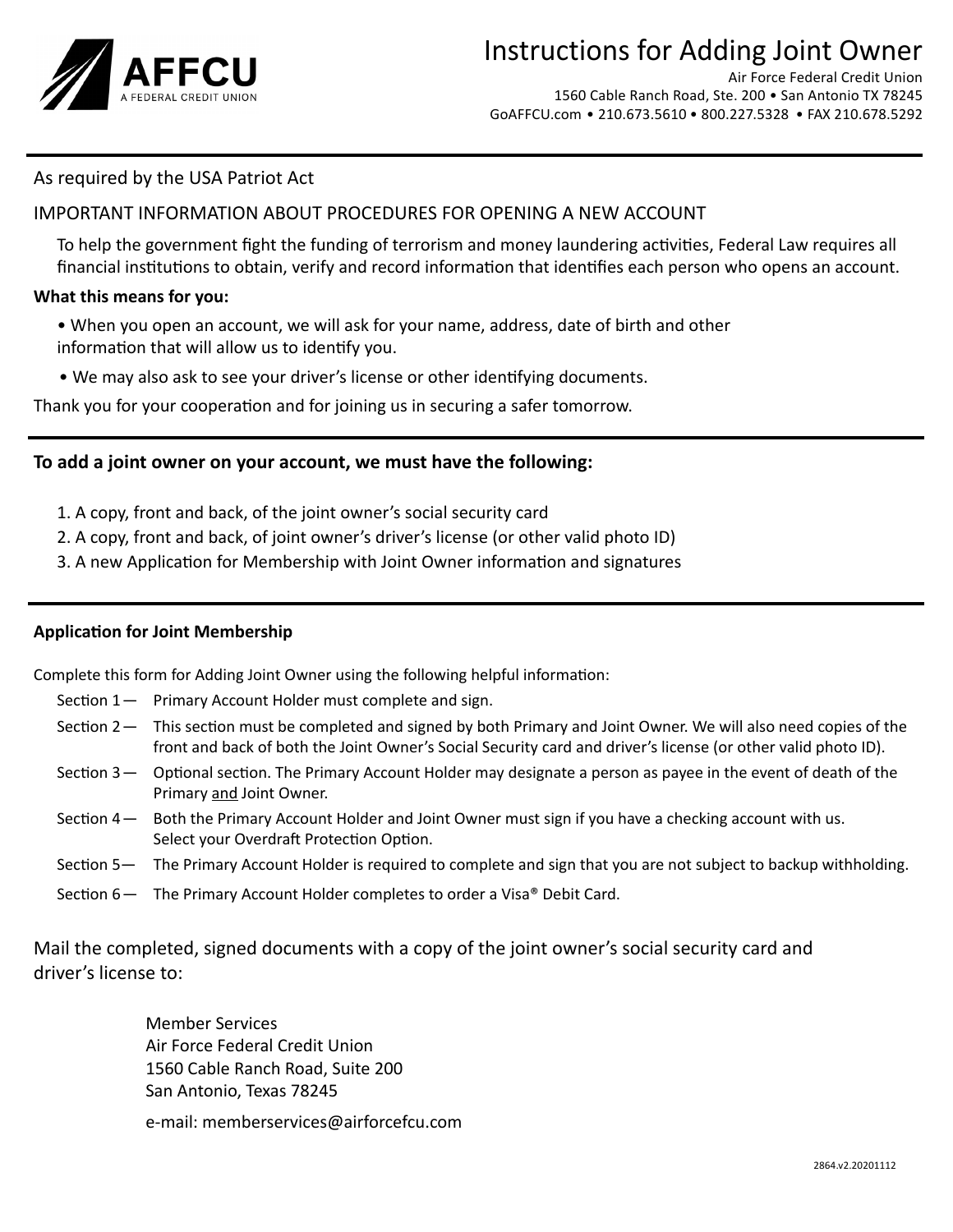# Joint Owner Application for Membership



Air Force Federal Credit Union 1560 Cable Ranch Road, Ste. 200 • San Antonio TX 78245 GoAFFCU.com • 210.673.5610 • 800.227.5328 • FAX 210.678.5292

|--|

| <b>NAME</b>                                                                                                                                                                                                                                                                                                                                                                                                                                                                                                                                                                                             | ACCOUNT NUMBER (Credit Union Will Fill In) |                   |  |
|---------------------------------------------------------------------------------------------------------------------------------------------------------------------------------------------------------------------------------------------------------------------------------------------------------------------------------------------------------------------------------------------------------------------------------------------------------------------------------------------------------------------------------------------------------------------------------------------------------|--------------------------------------------|-------------------|--|
| ADDRESS (Street - City - State - Zip)                                                                                                                                                                                                                                                                                                                                                                                                                                                                                                                                                                   |                                            |                   |  |
| MEMBERSHIP ELIGIBILITY IS BASED ON                                                                                                                                                                                                                                                                                                                                                                                                                                                                                                                                                                      | SOCIAL SECURITY OR TAX ID#                 |                   |  |
| DRIVER'S LICENSE (State/Number)                                                                                                                                                                                                                                                                                                                                                                                                                                                                                                                                                                         | DATE OF BIRTH                              | <b>HOME PHONE</b> |  |
| EMPLOYER NAME / OCCUPATION                                                                                                                                                                                                                                                                                                                                                                                                                                                                                                                                                                              | MOTHER'S MAIDEN NAME (Last Name Only)      |                   |  |
| EMPLOYER / OCCUPATION ADDRESS                                                                                                                                                                                                                                                                                                                                                                                                                                                                                                                                                                           |                                            | <b>WORK PHONE</b> |  |
| I hereby apply for membership and subscribe for at least one share in the AIR FORCE FEDERAL CREDIT UNION. I agree<br>to conform to Air Force Federal Credit Union's procedures and policies now in effect and as adopted hereafter, and agree<br>to pay any charges or fees which may be required or assessed under such policies. I understand that the Credit Union may<br>request a consumer credit report in connection with this application. I understand that it is a federal crime to deliberately<br>provide incomplete or incorrect information to Federal Credit Unions insured by the NCUA. |                                            |                   |  |
| <b>PRIMARY SIGNATURE:</b> X<br>DATE:                                                                                                                                                                                                                                                                                                                                                                                                                                                                                                                                                                    |                                            |                   |  |

**JOINT OWNER INFORMATION** NAME SOCIAL SECURITY OR TAX ID# ADDRESS (Street - City - State - Zip) DATE OF BIRTH **DRIVER'S LICENSE** (State/Number) HOME PHONE WORK PHONE **JOINT ACCOUNTS AGREEMENT** EMPLOYER NAME / OCCUPATION & ADDRESS

We agree with each other and Air Force Federal Credit Union that all funds paid into or deposited in this account, including any earnings thereon, shall be owned by us jointly, with the right of survivorship. On the death of one party to this joint account, all sums in the account on the date of the death vest in and belong to the surviving party as his or her separate property and estate. If we are married to each other, any sums in this account which constitute community property become the property of the surviving spouse on the death of a spouse.

Payment of funds in this account may be made upon the request by any of us. Any payments made at the request of us or any other person with the right to request payment discharges the credit union from any liability for such payments. We agree that this account and agreement are subject to any and all rules, regulations, bylaws, and policies of the credit union now in effect and as amended or adopted hereafter, and agree to pay any charges or fees which may be required or assessed under such rules, regulations, bylaws, and policies.

The joint owners of the account agree that Air Force Federal Credit Union may, without prior notice to any such owners, withdraw funds from this account or any other accounts they may have with the credit union, and apply such funds to any indebtedness of any of the owners to the credit union.

| PRIMARY NAME (PLEASE PRINT)        | <b>PRIMARY SIGNATURE</b><br>Χ |
|------------------------------------|-------------------------------|
| JOINT OWNER NAME (PLEASE PRINT)    | JOINT OWNER SIGNATURE<br>Χ    |
| JOINT OWNER NAME (PLEASE PRINT)    | JOINT OWNER SIGNATURE         |
| AFFCU MEMBERSHIP OFFICER SIGNATURE | DATE                          |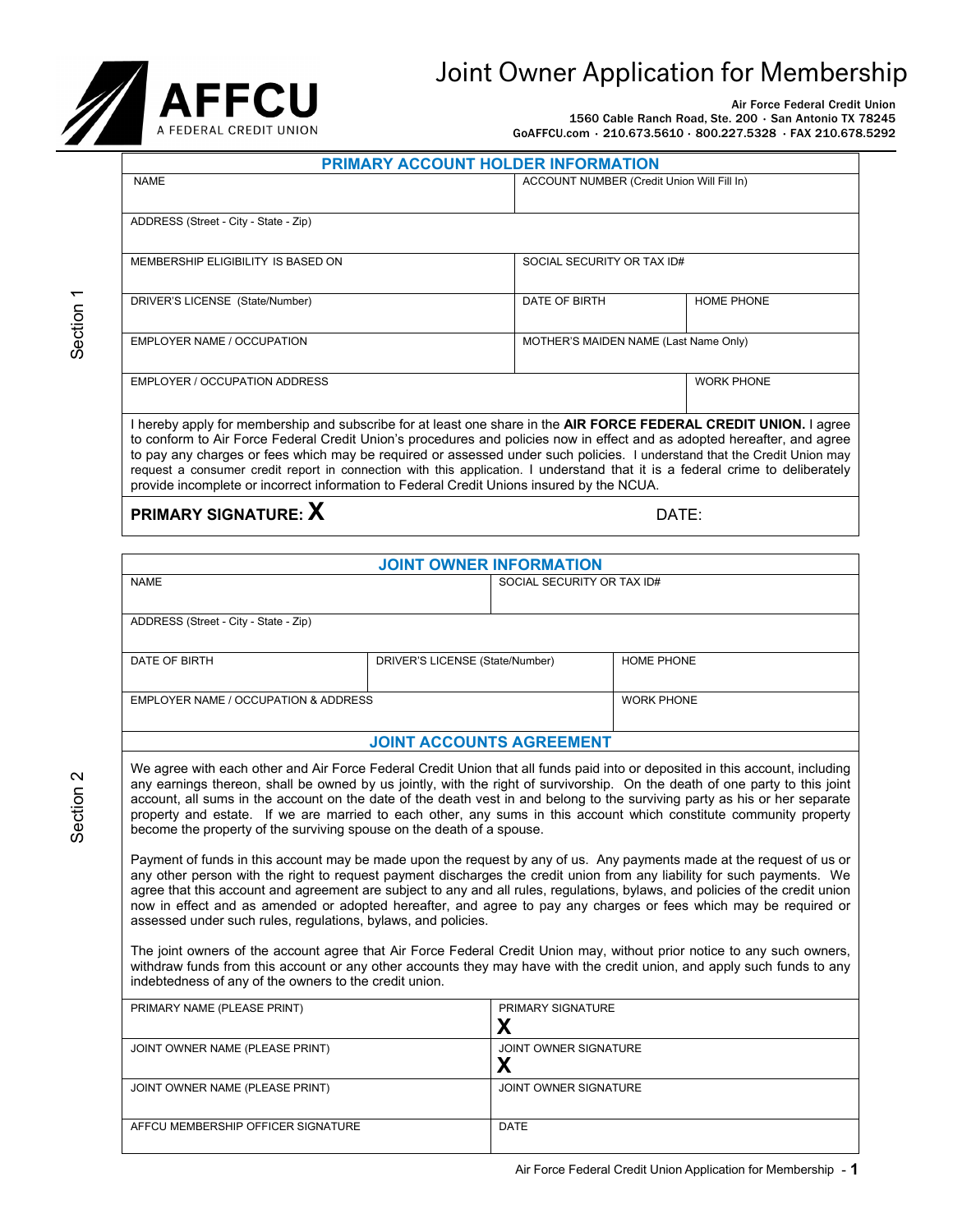### **PAYABLE ON DEATH (P.O.D.) ACCOUNT AGREEMENT**

I (we) agree with the Air Force Federal Credit Union that the person(s) named below is (are) designated as P.O.D. payee(s). Upon my death (the death of the last survivor of us), all funds shall be owned by the P.O.D. payee(s) surviving. Any P.O.D. payee surviving shall have the right to request payment of all or any portion of the funds in the account. Any payment on such payee's request discharges the credit union from any liability for such payment.

| PRIMARY SIGNATURE: $\bm{X}$ |                     | DATE:         |
|-----------------------------|---------------------|---------------|
| <b>NAME</b>                 | SOCIAL SECURITY NO. | DATE OF BIRTH |
|                             |                     |               |
| $\overline{2}$              |                     |               |
| 3.                          |                     |               |

#### **DRAFT/CHECKING AGREEMENT**

I (we) hereby authorize the Air Force Federal Credit Union to establish this Draft/Checking Account for me/us. The Credit Union is authorized to pay drafts signed by me (or by any of us listed below) and to charge all such payments against the Draft/Checking Account. I/We agree to the terms and conditions of the Account which I/we have been provided. We understand that if this is a joint owner account, the provisions of the Joint Account Agreement apply to this account also.

DRAFT/CHECKING ACCOUNT NO. (Credit Union Will Fill In):

### **PRIMARY SIGNATURE: X** DATE:

JOINT OWNER SIGNATURE: DATE:

JOINT OWNER SIGNATURE: DATE:

### **OVERDRAFT PROTECTION OPTIONS**

Please choose your option by placing your initials in the appropriate blank:

\_\_\_0. NO TRANSFERS

I/We choose that the Credit Union not pay drafts or ACH transactions for which there are not sufficient funds available in this draft account. I am aware that checks that have been deposited may be on hold and the amounts on hold are not available to pay checks that I/we may have written.

1. SHARE

I/We authorize Air Force Federal Credit Union to transfer funds from shares when needed to pay a check or ACH item drawn on this account. If the available balance in shares is sufficient to cover the amount needed to pay the item(s) plus the transfer fees, then the amount needed will be transferred; otherwise, the item(s) will be returned as not sufficient funds available. For purposes of any such advance, the signature of any of the undersigned on an item shall be deemed to be the signature of the person entitled to request and authorize such transfer. I/We further understand that an annual overdraft protection service fee and a per day overdraft transaction fee will be administered as disclosed in the Fee Disclosure.

#### 2. REDI-CREDIT (Redi-Credit Option requires a loan application)

I/We authorize Air Force Federal Credit Union to transfer funds from Redi-Credit when needed to pay a check or ACH item on this account. If such funds are not available, and if the undersigned person whose share account number is listed above is eligible to receive advances under a line of credit loan account with the same membership number as the share account shown by number above from this credit union, the item in question shall be deemed to constitute a signed request for an advance under such account in the exact amount required to permit the credit union to honor the item. For purposes of any such advance, the signature of any of the undersigned on the item shall be deemed to be the signature of the person entitled to request and receive such advances. I/We further understand that an annual overdraft protection service fee and a per day overdraft transaction fee will be administered as disclosed in the Fee Disclosure.